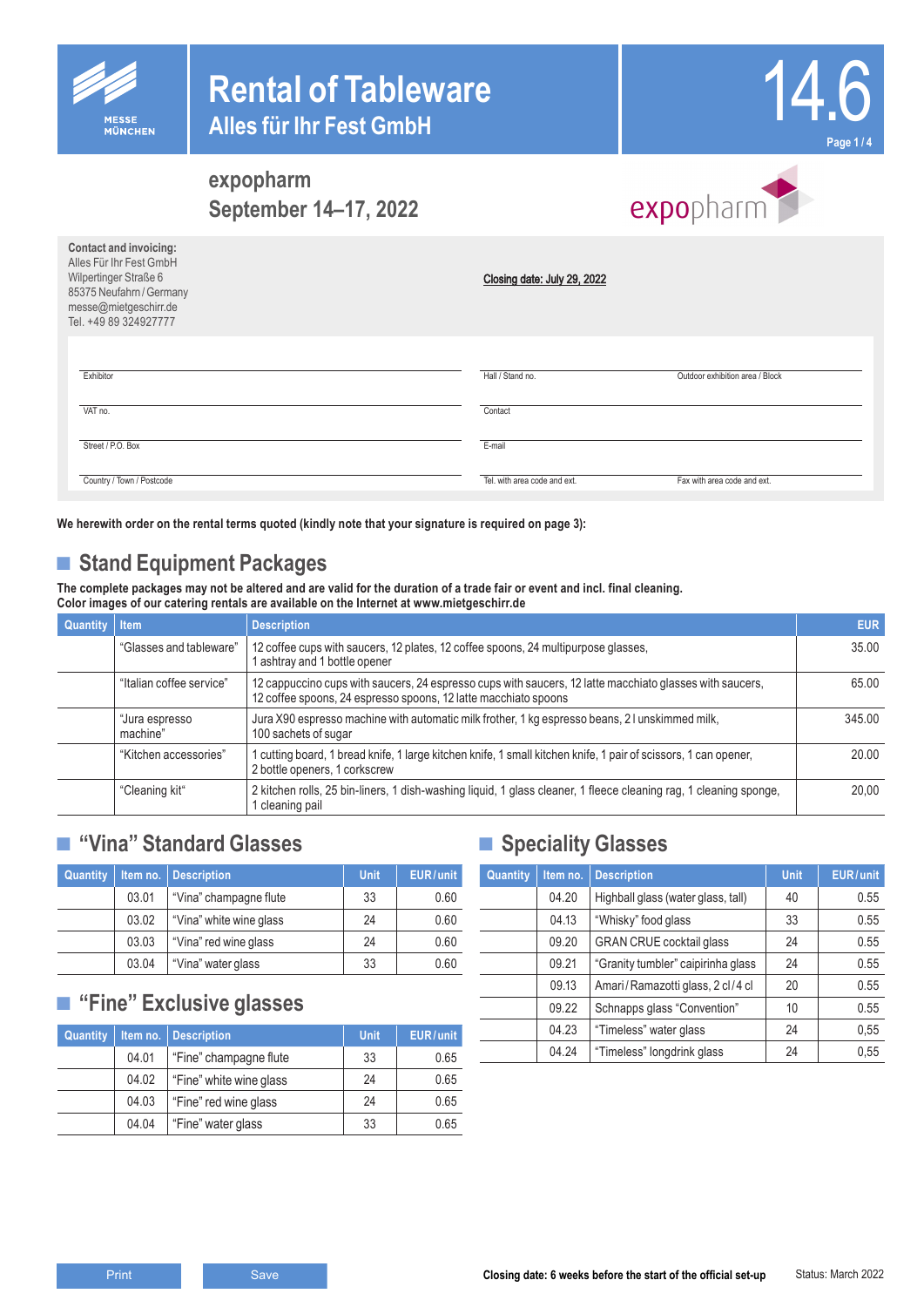

**Rental of Tableware Alles für Ihr Fest GmbH**

**expopharm September 14–17, 2022**



**■ Beer Glasses**

| Quantity | Item no. | <b>Description</b>                | <b>Unit</b> | EUR/unit |
|----------|----------|-----------------------------------|-------------|----------|
|          | 09.14    | "Gambrinus" beer mug, 0.31        | 24          | 0.55     |
|          | 09.07    | "Gambrinus" beer mug, 0.4 l       | 20          | 0.55     |
|          | 09.01    | "Gambrinus" beer mug, 0.51        | 18          | 0.55     |
|          | 09.02    | "Willy" beer glass, 0.25 l        | 40          | 0.55     |
|          | 09.03    | "Willy" beer glass, 0.51          | 24          | 0.55     |
|          | 09.04    | "Bavaria" wheat beer glass, 0.31  | 33          | 0.55     |
|          | 09.05    | "Bavaria" wheat beer glass, 0.5 l | 24          | 0.55     |
|          | 09.06    | "Hector" tulip beer glass, 0.3 l  | 33          | 0.55     |
|          | 09.09    | "Kölsch" beer glass, 0.2 l        | 40          | 0.55     |

# **■ Schönwald "Avanti" Chinaware**

# Round chinaware, puristic design

| Quantity | Item no. | <b>Description</b>                   | <b>Unit</b> | EUR/unit |
|----------|----------|--------------------------------------|-------------|----------|
|          | 12.01    | Bread plate 16 cm                    | 48          | 0.55     |
|          | 12.02    | Dessert plate 20 cm                  | 36          | 0.55     |
|          | 12.03    | Dinner plate 25 cm                   | 30          | 0.55     |
|          | 12.05    | Soup plate 21 cm                     | 36          | 0.55     |
|          | 12.06    | Soup cup                             | 15          | 0.55     |
|          | 12.07    | Coffee/cappuccino cup with<br>saucer | 12          | 1.00     |
|          | 12.08    | Saucer for soup cup                  |             | 0.55     |
|          | 12.09    | Espresso cup with saucer             | 24          | 1.00     |
|          | 12.26    | Latte macchiato glass with<br>saucer | 12          | 1.00     |
|          | 12.13    | Sugar bowl with lid                  |             | 0.55     |
|          | 12.14    | Cream pitcher 0.151                  |             | 0.55     |
|          | 12.17    | Ashtray                              |             | 0.55     |
|          | 12.32    | Salt and pepper shaker, filled       |             | 2.00     |
|          | 19.01    | Kaffeehaferl (coffee mug)            | 24          | 0.55     |
|          | 19.00    | Tea glass                            | 24          | 0.55     |

### **■ Schönwald "Event" Exclusive Chinaware**

#### White hotel chinaware, innovative design

| Quantity | Item no. | <b>Description</b>                | <b>Unit</b> | EUR/unit |
|----------|----------|-----------------------------------|-------------|----------|
|          | 13.01    | Bread plate 16 cm                 | 48          | 0.60     |
|          | 13.02    | Dessert plate 20 cm               | 36          | 0.60     |
|          | 13.03    | Dinner plate 28 cm                | 24          | 0.60     |
|          | 13.05    | "Event" deep dish with flag 17 cm |             | 0.60     |
|          | 13.06    | "Event" deep dish with flag 26 cm | 24          | 0.60     |
|          | 13.13    | Platter, "coup" 33 cm             |             | 1.00     |
|          | 13.14    | Platter, tapered 32 cm            |             | 1.00     |
|          | 13.15    | Platter, oval 29 cm               |             | 1.00     |
|          | 13.16    | Platter, tapered 16 cm            |             | 0.60     |
|          | 13.17    | Platter, oval 14 cm               |             | 0.60     |

| 13.40 | Salad bowl, rectangular,<br>14 cm high     | 0.60 |
|-------|--------------------------------------------|------|
| 13.41 | Salad bowl, rectangular, deep,<br>28 cm    | 4.00 |
| 13.42 | Salad bowl, rectangular, deep,<br>35 cm    | 6.00 |
| 13.43 | Salad bowl, rectangular, shallow,<br>40 cm | 6.00 |
| 13.50 | Bread basket, boat-shaped, 32 cm           | 1.50 |
| 13.51 | Bread basket, boat-shaped, 45 cm           | 2.00 |
| 13.52 | Bread basket, boat-shaped, 70 cm           | 3.00 |

# **■ "Fingerfood" Exclusive Chinaware**

| Quantity | Item no. | <b>Description</b>                     | EUR/unit |
|----------|----------|----------------------------------------|----------|
|          | 10.10    | "Signature" dish, oval, 11 cm          | 0.50     |
|          | 10.11    | "Signature" olive plate, oval, 9 cm    | 0.50     |
|          | 10.20    | "Fine Dining" dish, rectangular, 13 cm | 0.50     |
|          | 10.21    | "Fine Dining" dish, oval, 13 cm        | 0.50     |
|          | 10.30    | "Pronto" gourmet dish, 12 cm           | 0.50     |
|          | 10.31    | "Karma" side dish, oval, 16 cm         | 0.50     |
|          | 10.32    | "Avignon" wave-shaped dish, 19 cm      | 0.50     |
|          | 10.34    | "Anna" dip dish, oval                  | 0.50     |
|          | 14.04    | "Unlimited" Yin Yang dish, 15 cm       | 0.60     |
|          | 14.10    | "Unlimited" deep dish, oval, 16 cm     | 0.60     |
|          | 14.13    | "Unlimited" shallow dish, oval, 22 cm  | 0.60     |
|          | 14.20    | "Unlimited" teapot 0.51                | 3.00     |
|          | 14.21    | "Unlimited" tea bowl 0.15 l            | 0.60     |

# **■ "Hepp Premium" Cutlery**

#### matches Schönwald "Avanti" & "Generation"

| Quantity | Item no. | <b>Description</b>    | <b>Unit</b> | EUR/unit |
|----------|----------|-----------------------|-------------|----------|
|          | 22.01    | Dinner knife          | 12          | 0.55     |
|          | 22.02    | Dinner fork           | 12          | 0.55     |
|          | 22.03    | Soup spoon            | 12          | 0.55     |
|          | 22.04    | Dessert knife         | 12          | 0.55     |
|          | 22.05    | Dessert fork          | 12          | 0.55     |
|          | 22.06    | Dessert spoon         | 12          | 0.55     |
|          | 22.07    | Coffee spoon          | 12          | 0.55     |
|          | 22.08    | Espresso spoon        | 12          | 0.55     |
|          | 22.09    | Cake fork             | 12          | 0.55     |
|          | 22.11    | Latte macchiato spoon | 12          | 0.55     |

### **■ Table Service Accessories**

|       | Quantity   Item no.   Description | EUR/unit |
|-------|-----------------------------------|----------|
| 33.01 | Glass pitcher 1.31                | 1.80     |
| 30.30 | "Tangram" porcelain bowl, Ø 20 cm | 1.50     |
| 30.31 | Tangram" porcelain bowl, Ø 24 cm  | 2.00     |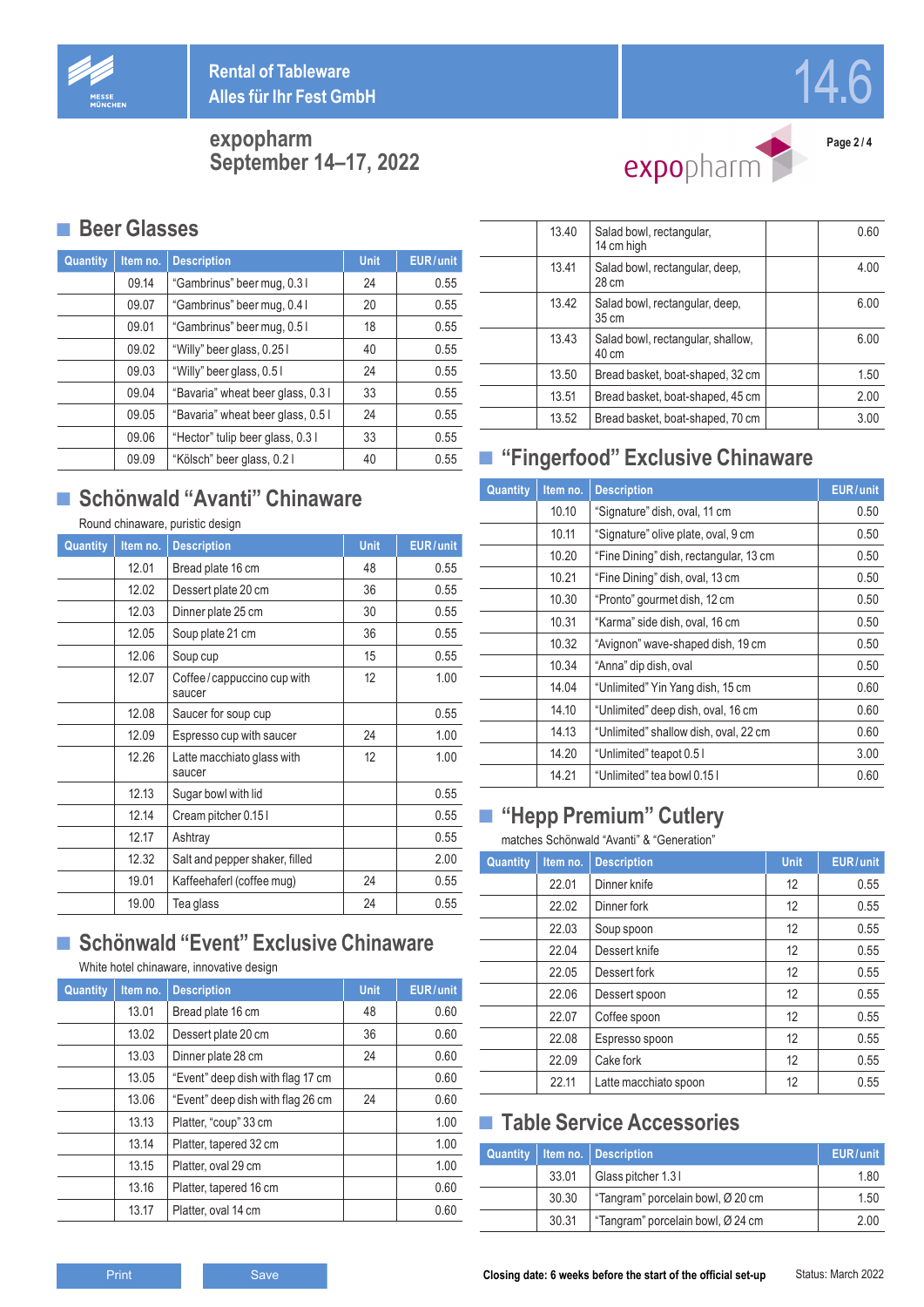

**Rental of Tableware Alles für Ihr Fest GmbH**

### **expopharm September 14–17, 2022**



**Page 3 / 4**

14.6

| 30.32 | "Tangram" porcelain bowl, Ø 28 cm                    | 2.50  |
|-------|------------------------------------------------------|-------|
| 30.26 | "Avignon" porcelain bowl, square,<br>23 x 23 x 10 cm | 5.00  |
| 18.02 | "Löwenkopf" weisswurst pot, 2.5 l                    | 5.00  |
| 31.08 | 3-level étagère, 50 x 38 x 32 cm                     | 15.00 |
| 31.05 | Stainless steel platter, rectangular,<br>53 x 32 cm  | 4.00  |
| 31.35 | Non-slip, black serving tray, Ø 32 cm                | 3.00  |
| 32.10 | Bread basket (small, approx. Ø 20 cm)                | 0.50  |
| 32.11 | Bread basket (large, approx. Ø 35 cm)                | 2.00  |
| 20.20 | "Standard" salad servers                             | 1.00  |
| 20.21 | "Standard" sauce ladle                               | 1.00  |
| 20.24 | "Standard" cake server                               | 1.00  |
| 20.25 | "Standard" cheese slicer                             | 1.00  |
| 33.20 | Stainless steel champagne bucket                     | 2.00  |

### **■ Coffee Machines**

| Quantity | Item no. | <b>Description</b>                                                                                               | EUR/unit |
|----------|----------|------------------------------------------------------------------------------------------------------------------|----------|
|          | 35.10    | Electric kettle, 1.71                                                                                            | 10.00    |
|          | 47.22    | Jura X90 espresso machine, 230 V/1.35 kW,<br>approx. 30 cups/hour                                                | 309.00   |
|          | 47.23    | Jura X9 espresso machine, fully automatic,<br>with automatic milk frother, 230 V/2.5 kW,<br>approx. 60 cups/hour | 695.00   |

### **■ Kitchen Appliances**

| Quantity | Item no. | <b>Description</b>                                                               | EUR/unit |
|----------|----------|----------------------------------------------------------------------------------|----------|
|          | 32.52    | Chafing dish 1/1 hotel grade w/o insert,<br>electric, 2.2 kW/230 V               | 30.00    |
|          | 32.57    | Electric soup pot 10 I, also sausage cooker                                      | 30.00    |
|          | 35.47    | Microwave oven, 800 W/17 I                                                       | 30.00    |
|          | 35.48    | Induction hob, 30 cm/230 V                                                       | 35.00    |
|          | 35.49    | Salamander grill, 2 kW/230 V                                                     | 80.00    |
|          | 35.69    | Stool cooker, 40 cm, 5.2 kW/16 A/380 V                                           | 120.00   |
|          | 33.72    | Heated trolley, 20 x 1/1 GN, 0.76 kW/230 V                                       | 240.00   |
|          | 33.81    | Bain-marie (water bath) with tap outlet 1/1<br>tabletop model, 1.5 kW/230 V      | 50.00    |
|          | 35.63    | "Rational" combination steamer CM 61,<br>6 x 1/1 GN, 32 A/380 V                  | 400.00   |
|          | 35.60    | "Rational" combination steamer CM 101<br>on hurdle rack, 10 x 1/1 GN, 32 A/380 V | 800.00   |
|          | 35.72    | Refrigerator 1351/85 x 55 x 60 cm/<br>0.6 kWh/24                                 | 60.00    |
|          | 35.70    | Refrigerator 226 I/134 x 55 x 60 cm/<br>0.6 kWh/24                               | 80.00    |
|          | 35.71    | Refrigerator with freezer compartment, blue<br>144 x 55 x 60 cm                  | 80.00    |
|          | 35.76    | Upright freezer, 220 l/175 x 65 x 60 cm                                          | 200.00   |

### **■ Furniture for Stand Parties**

| Quantity | Item no. | <b>Description</b>                                  | EUR/unit |
|----------|----------|-----------------------------------------------------|----------|
|          | 36.02    | "Hammerschlag" bistro high table, folding<br>Ø85 cm | 8.50     |
|          | 36.51    | "Chrome" bar stool with white seat<br>upholstery    | 6.50     |
|          | 400.01   | High table MANHATTAN 75/75/112 cm                   | 22.50    |
|          | 400.02   | High table MANHATTAN DUO 150/75/112 cm              | 45.00    |
|          | 400.03   | Table MANHATTAN 75/75/76 cm                         | 16.50    |
|          | 400.04   | Table MANHATTAN DUO 155/75/76 cm                    | 33.00    |
|          | 400.05   | Chair OLE white / multiplex/chrome                  | 6.90     |
|          | 400.06   | Bar stool OLE white/multiplex/chrome                | 9.90     |
|          | 36.55    | Lounge chair JUNE white or anthracite/<br>stackable | 3.50     |

For more furniture items, see our website: www.mietgeschirr.de

We will be happy to give you a quote!

### **■ Water Dispenser/Water Cooler**

Water dispenser for cooled / uncooled water

| Quantity | Item no. | <b>Description</b>                                                                                        | EUR/unit |
|----------|----------|-----------------------------------------------------------------------------------------------------------|----------|
|          | 33.65    | Cold/room temperature water dispenser<br>tower, with cup dispenser,<br>height 146 x 31 x 26 cm, 230 V     | 100.00   |
|          | 33.66    | Hot/cold/room temperature water dispenser<br>tower, with cup dispenser,<br>height 146 x 31 x 26 cm, 230 V | 120.00   |
|          | 50.70    | Water in 18.9 I bottle                                                                                    | 20.00    |
|          | 53.95    | 100 Plastic cups for water dispenser tower.<br>0.21                                                       | 6.00     |

The prices are stated per item for the duration of the fair or event incl. delivery to and collection from the stand and final cleaning.

A daily exchange of items is possible on individual request. Please send your inquiry to: messe@mietgeschirr.de

Color images of our catering rentals can be viewed on the Internet at **www.mietgeschirr.de**

Payment on the stand—in cash or by credit card.